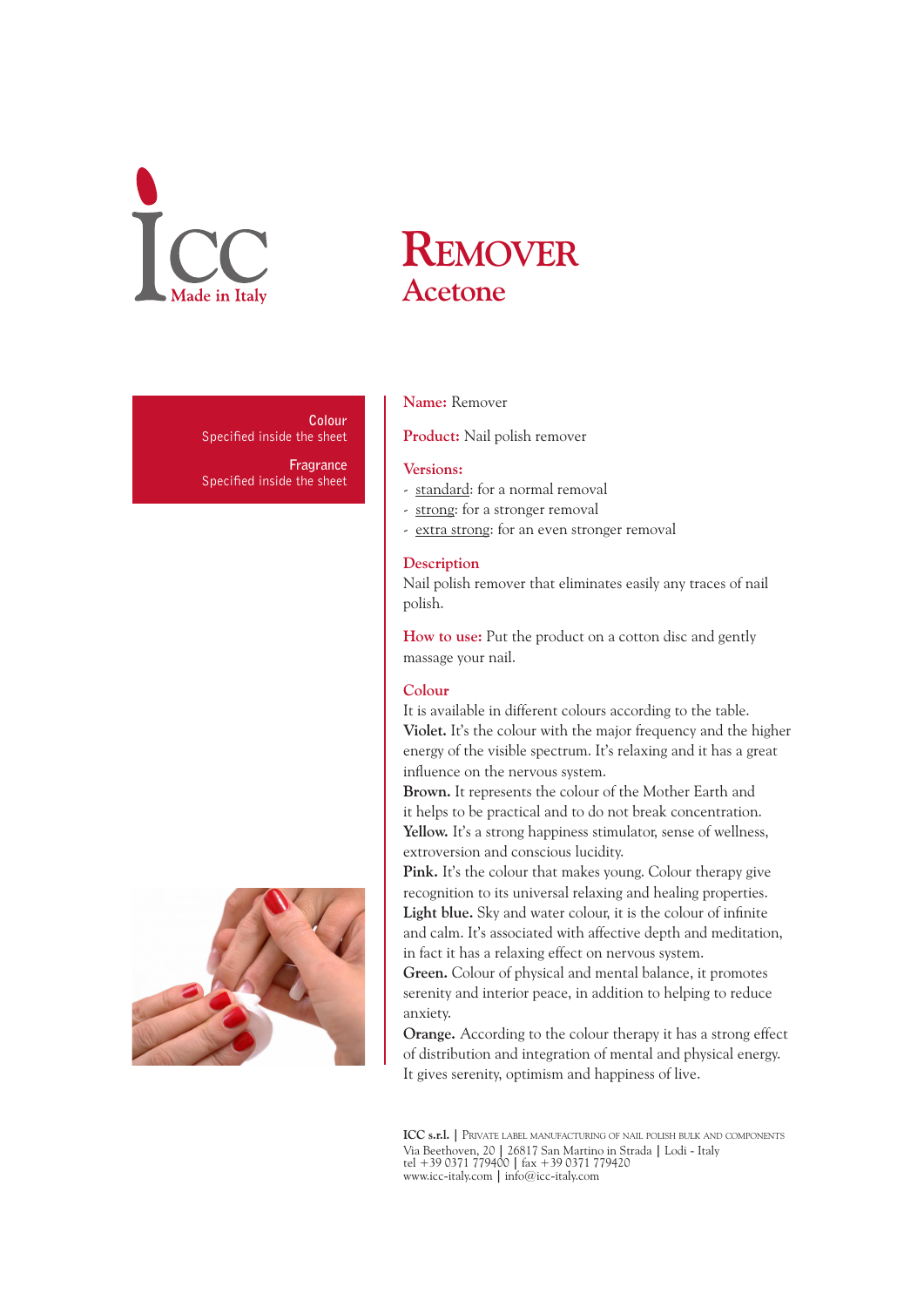# **Remover Acetone**

## **Fragrance**

It is available in different fragrances, according to the table: **Clay.** It's the nature aroma, it purifies, it invigorates, it balances and cures, and it has a relaxing and invigorating effect.

**Coconut.** It has a delicate, heating and detoxifying action. It fights the headache and it induces to the relaxation. **Strawberry.** It has energizing virtues, that help to fight stress

and anxiety.

**Jasmine.** This essence strongly influences the plan of the emotions: anxieties disappear and it is able to make the humour changing.

**Rose.** Its fragrance gives a sense of security and harmony and allows to overcome egoism and egocentrism.

**Lily of the valley.** It represents the sensuality and gives a sense of calm and the return to the inner dimension. It has purifying properties.

**Vanilla and ginger.** The vanilla arouses a feeling of wellbeing and relaxation. Its aroma is euphoric and comforting, it reduces anger and irritability. The ginger note fires up and fortifies the vanilla scent.

**White chocolate.** It evokes an atmosphere of pleasant laxity and physical wellness, it is comforting and reassuring.

**Orchid.** It has calming virtues and it is used to treat mental and nervous diseases.

**Peach.** Characteristic sweet and warming fragrance that reminds the warmth of the childhood.

**Almond.** Extracted from almond tree flowers, it is a sweet and velvety aroma that recalls the first warmth of spring.

**Orange.** Young, sweet and reassuring aroma. It has the property of making the heart happy, of making in a good mood and of releasing the stress.

**Mimosa.** Flower of the homonymous plant it's useful to contrast nervousness, shock, depression and insomnia.

**ICC s.r.l. |** Private label manufacturing of nail polish bulk and components Via Beethoven, 20 **|** 26817 San Martino in Strada **|** Lodi - Italy tel +39 0371 779400 **|** fax +39 0371 779420 www.icc-italy.com **|** info@icc-italy.com